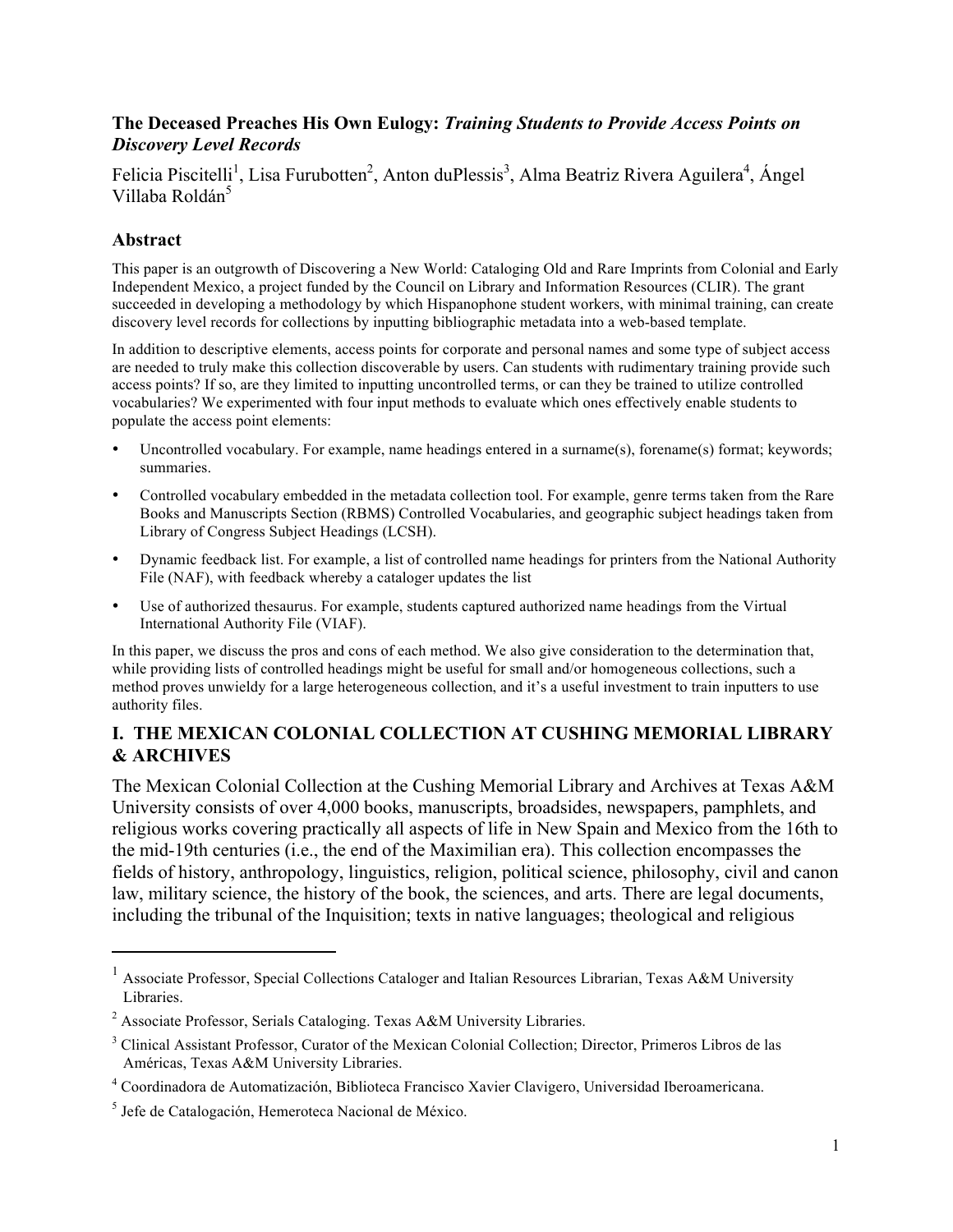works (many of which contain beautiful woodcuts and engravings); newspapers and speeches concerning Mexico's independence movement, and even cookbooks. While most of these items are in Spanish, a number are in Latin, Nahuatl, other indigenous languages, French, English, or Italian. A substantial number of these items are unique, Texas A&M being the only U.S. institution owning copies.

## **II. PROJECT OVERVIEW**

Several hundred bound volumes containing multiple works, and over 600 single-sheet items required cataloging to make them discoverable. In a 2012-2014 CLIR project the investigators three from Texas A&M, and two from libraries in Mexico - developed a methodology whereby Hispanophone students<sup>6</sup> input bibliographic metadata, in stages, into an easy-entry web-based template developed in SharePoint 7 . The challenge was to discover strategies to enable students to produce records similar to those produced by a professional cataloger, and which would amalgamate well with records already in the bibliographic catalog.

We divided the work into stages to determine how students would handle increasing degrees of difficulty, and the associated costs of generating more complex records. An instruction manual with illustrations and examples was prepared and students underwent a brief period of training.

These stages were as follows:

- *Basic Descriptive Elements*: The students were asked to input into the template values for simple descriptive elements .
- *Keywords*: Students "tagged" the items, using terms they thought described the items.
- *Additional Descriptive Elements for Rare Books*: In the  $3<sup>rd</sup>$  stage students input content into additional fields representing descriptive elements particular to the features of rare books.

<u> 1989 - Johann Stein, markin film yn y breninn y breninn y breninn y breninn y breninn y breninn y breninn y b</u>

| <b>Basic Descriptive Elements</b>                                                                                                                                                  |                                                                                                                                                                                    | <b>Additional Elements</b>                                                                                                                                                                                  |
|------------------------------------------------------------------------------------------------------------------------------------------------------------------------------------|------------------------------------------------------------------------------------------------------------------------------------------------------------------------------------|-------------------------------------------------------------------------------------------------------------------------------------------------------------------------------------------------------------|
| Title<br><b>Variant Title</b><br>Subtitle<br><b>Variant Subtitle</b><br>Statement of<br><b>Responsibility</b><br><b>Publication: Place</b><br>Printer<br>Date<br>Language<br>Pages | Author<br>Author 2<br><b>Author: Corporate Body</b><br><b>Place: Country</b><br><b>Place City</b><br><b>Printer: Authorized Form</b><br>Printer: Corporate Body<br>Date: Data Form | <b>Illustrations</b><br><b>Illustration</b> note<br>Ornaments<br><b>Font Color</b><br><b>Printer's Device</b><br><b>Binding</b><br>Marca de Fuego<br>Handwriting<br>Bookplate/Ex Libris<br><b>Bookstamp</b> |
|                                                                                                                                                                                    |                                                                                                                                                                                    |                                                                                                                                                                                                             |

*Figure1: Sample Elements*

• *Single Sheet Items*: As they required some distinct elements, a second template was designed for the single sheet and broadside items.

<sup>&</sup>lt;sup>6</sup> A total of thirteen student technicians were hired to perform the metadata entry. Strong skills in reading and writing Spanish were mandatory; attention to detail and facility with data entry were other requisites. All of the students were native or near-native Hispanophones; half were international students or permanent residents.

<sup>7</sup> SharePoint is a web application framework and platform developed by Microsoft which facilitates collaborative projects. https://products.office.com/en-us/SharePoint/collaboration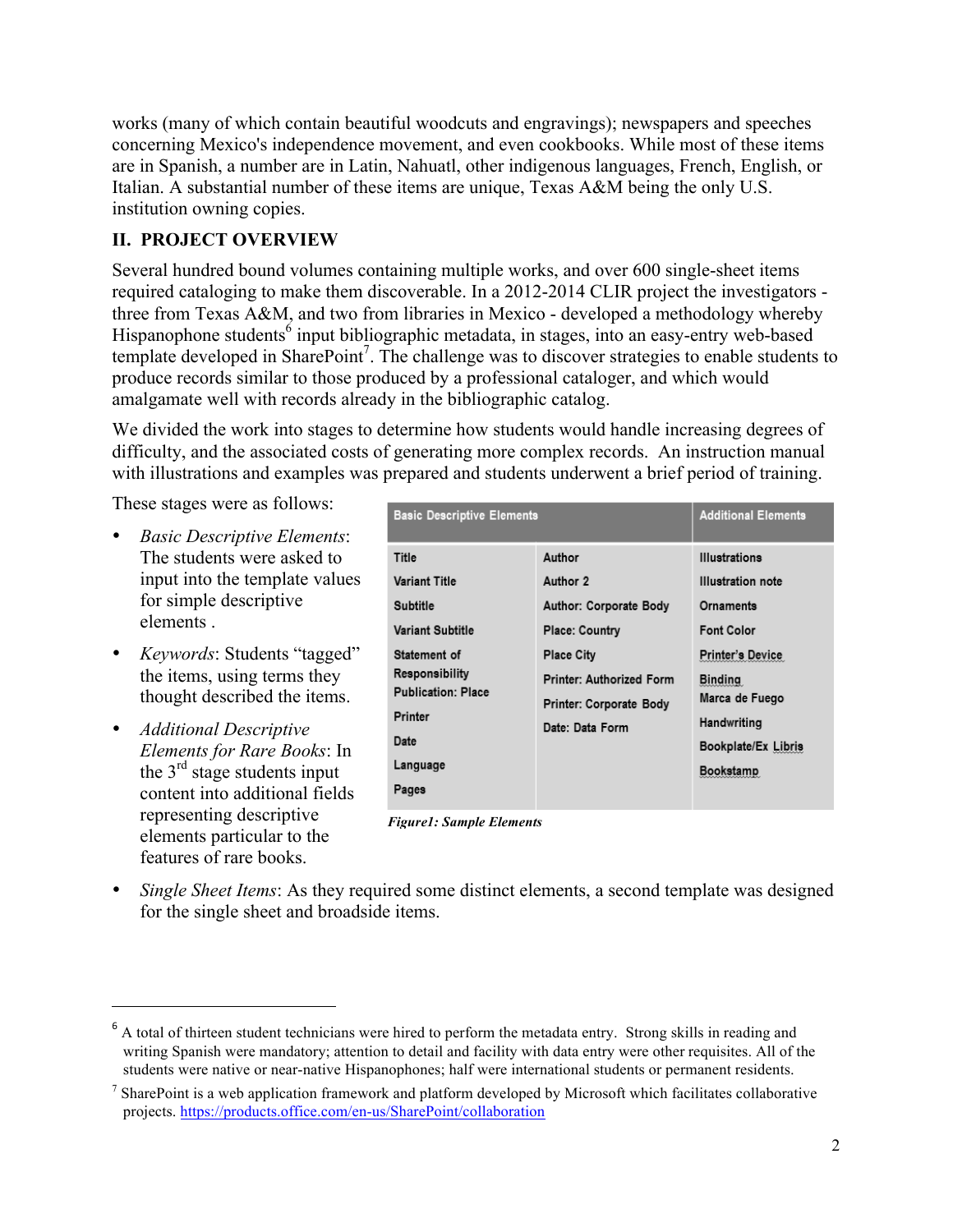• *Use of an Authority File to find Controlled terms*: The students were instructed in the use of the *Virtual International Authority File* (VIAF) to test whether they could effectively select the appropriate name headings for the item in hand.

## **III. Helping Students to Populate the Record Elements**

So far, we have outlined how the materials in the collection were described. To make the items more discoverable we would like to additionally provide access points for persons and corporate bodies, and some type of subject access. Can students with only rudimentary training provide such access? We assumed that our students would be able to furnish uncontrolled access, meaning names and terminology derived from natural language usages, and not from any predetermined list. Keywords, "tags", free-form notes (including summaries), corporate names in natural language order, and personal names in a simple Surname(s), Forename(s) format are all examples of uncontrolled access. We also inferred that the students' knowledge of the Spanish language and of naming practices in the Hispanophone world would help them formulate names correctly. Then, another question arises: If the students are successful in assigning uncontrolled terms, can they be trained to utilize controlled vocabularies such as the RBMS genre terms, Library of Congress Subject Headings, devise headings, or copy heading from an authority file?

Since destined for the bibliographic catalog, we wished the records to conform as much as possible to established bibliographic norms. At the same time, traditional cataloging requires mastering numerous complex standards such as rules for description, headings, and subject strings. This paper focuses on developing approaches which enable minimally trained students to populate bibliographic fields. We enjoyed the challenge of determining just how close we could come in enabling students to produce records which would approximate those produced by trained catalogers. We experimented with several strategies.

## **1.** *Uncontrolled Values*

Some elements were satisfied with uncontrolled values; that is, the students input content depending on their judgment. Such values cannot later be indexed, and are only useful for keyword searching of the records, providing imprecise, inconsistent retrieval, faceting, and collation.

- *Subject keywords:* Students were instructed to consider how they would "tag" the item, and input into an open ended *Keyword* field those terms *they* would use if searching for the item in hand. Students reported being comfortable with this task, and that the information on the item preliminaries often adequately indicated the item's nature and contents. In other cases, they demonstrated resourceful ingenuity in searching the Internet for information about the item itself or the entities named on the item, to appreciate the historical context enough to determine appropriate keywords.
- *Summaries*: For the proclamations and broadsides, students input summaries describing the nature of the item. At times, this summary could be taken verbatim from a vendor supplied description.
- *Uncontrolled Titles*: Students were asked to input the titles as found on the item. They were not required to identify the original title if the item was a translation and the records will be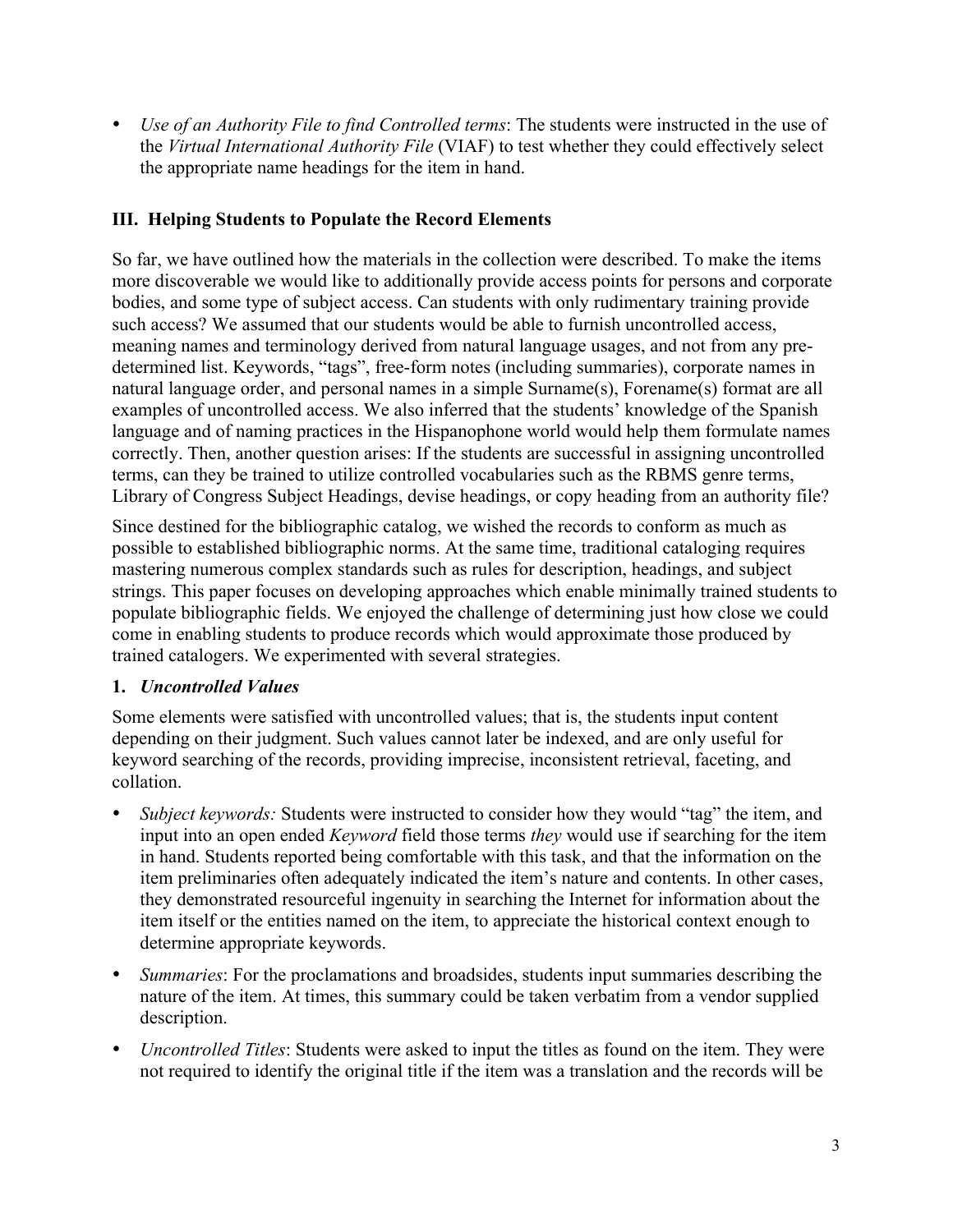lacking uniform titles (if required), unless subsequently supplied by a cataloger. We considered these elements too difficult to require from students.

• *Uncontrolled Author Names*: In the first stage of constructing records, students were asked to input the author name in the *Author* field in the form [*Surname(s), Forename(s)*], but otherwise as found on the item. We thought this would be an easy task -- but it was found to be the most difficult, as discussed below.

#### **2.** *Controlled Values from Drop-Down Lists*

One of the reasons SharePoint was selected as a tool for hosting our record database is that it permits embedding in the fields drop-down lists of possible values. We used terminology from standard controlled vocabulary lists; or, if a name, we used the authorized form found in the authority file. Database administrators may also implement rules controlling whether a selection is required, or if multiple values are permitted.

- *Static lists:* Embedded lists of controlled values were embedded in these element fields: *Country*, *Language*, *Illustrations*, *Ornaments*, *Font Color*, *Binding Types*, *Author role*, and *Title Source*. Students were given instructions and definitions to enable them to select appropriate values.
- *Static lists*. *Genre*: A list of collection-appropriate genre terms selected from the *Rare Books and Manuscripts (RBMS) Controlled Vocabularies*

field.

*Figure2: Genre Element with Embedded List*

was embedded in the *Genre* element Subjects/Geo  $\Box$  Mexico  $\pm x$  Antiquities.  $\Box$  Mexico ‡v Biography ‡y 16th century. • *Static lists*. *LCSH*   $\Box$  Mexico ‡v Biography ‡y 17th century. *Subjects:*   $\Box$  Mexico ‡v Biography ‡y 18th century. Broad subject headings  $\Box$  Mexico ‡x Commerce ‡y 19th century. selected from the  $\Box$  Mexico ‡x Commerce ‡y 16th century. *Library of*   $\overline{\Box}$  Mexico ‡x Commerce ‡y 17th century. *Congress Subject Figure3: Headings* were Mexico ‡x Commerce ‡y 18th century. *Subjet Element with*  used in the *Subject Embedded List*Mexico ‡x Commerce ‡y 19th century. element field.

#### $\overline{11}$  Mexico  $\pm$ x Economic conditions  $\pm$ v 1540-1810.

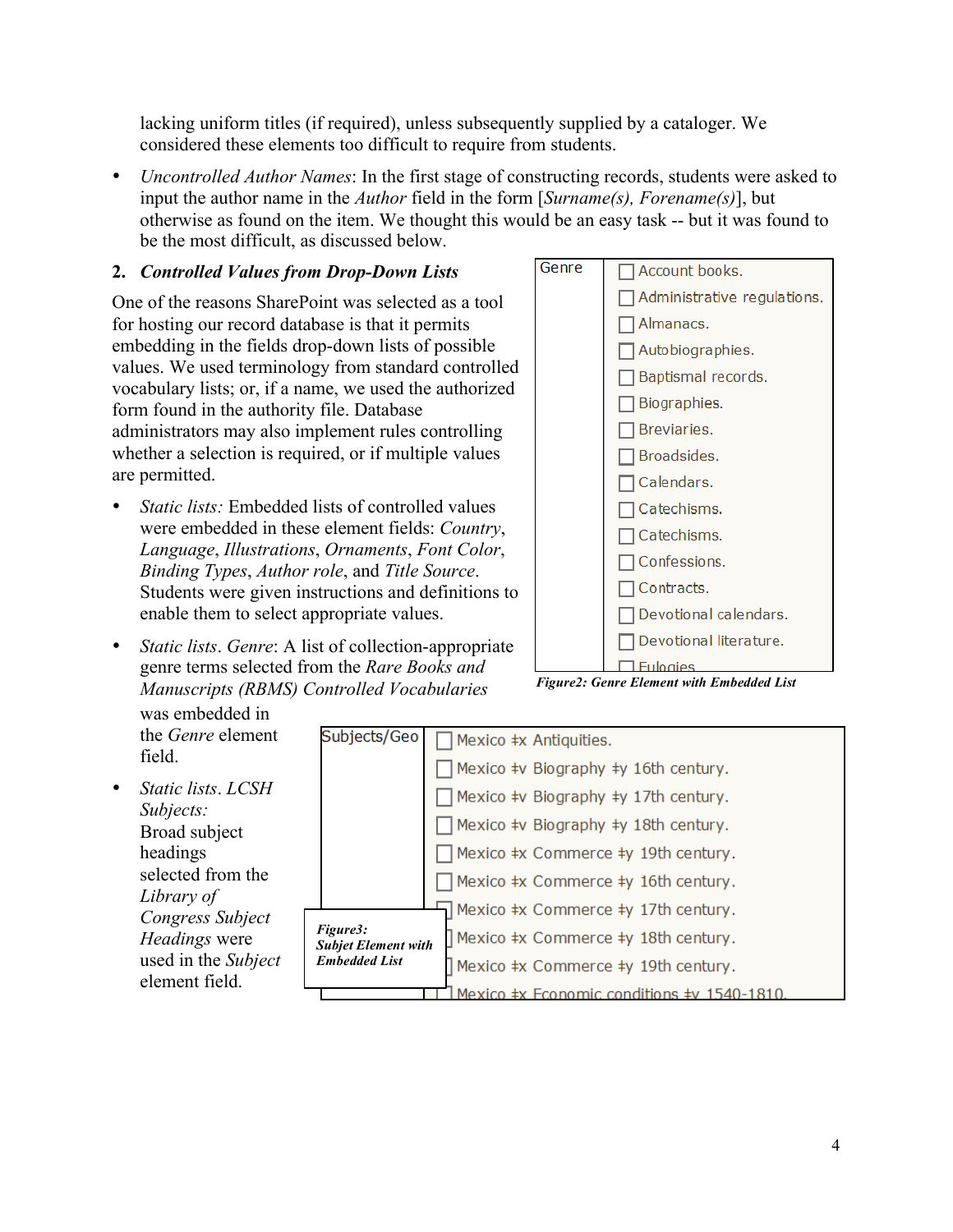The greatest advantage is that such lists permit us to control the values the students may input, ensuring compatibility with values used in existing cataloger-produced records. This promotes indexing and faceting when the new records are amalgamated into the catalog. As a minor matter, the use of controlled vocabulary lists also reduces typographical errors on the part of the students.

Such lists are most useful when working with smaller or homogeneous collections where the number of applicable terms or headings is limited. Conversely, a broad collection like the Mexican Colonial requires more terms, yet this creates a problem: a larger list of specific terms that becomes unwieldy when embedded in a template field, and which requires more student training for selection of appropriate term. The only way to revert the list to manageable size is to use broader terms. Furthermore, if the cataloger must examine a large number of items in a heterogeneous collection to develop a large list of precise terms, this is so labor intensive that he/she might as well just assign the subject headings in the traditional manner.

To overcome these problems, we attempted to modify this strategy and experimented with making lists dynamic, expanding them as needed via feedback provided by the students.

- *Dynamic lists. Example – City of publication:*For the *City of Publication* element, a list of city names in the form authorized by the *Name Authority Cooperative Program*  $(NACO)^8$  authority file was developed, comprising the cities likely to appear on the items in the collection. But if the students encountered a city of publication that was not on the embedded list, they could select the "*Specify your own value*" option and input the new city name as found on the piece. A cataloger would periodically review the database to find these new city names, look up the authorized form of the city, add the authorized form of the new city to the list as a value likely to occur on items in this collection, correct that record by removing the '*Specify your own value'* choice, replacing that choice with the authorized form of the city, now on the list.
- *Dynamic lists. Example – Authorized name of printers:* Similar to the controlled city list, we developed a list of authorized names of printers likely to be associated with this collection.

Guadalajara Guanajuato Guatemala City Havana (Cuba) Leon Lima (Peru) Madrid (Spain) Mérida Morelia **New York** Oaxaca Paris Pistoia (Italy) Querétaro Rome (Italy) San Luis Potosí San Juan (Puerto Rico) San Juan de los Lagos (Mexico) Seville (Spain) Tamaulipas Tixtla Tlalpam Toluca Valladolid (Yucatán, Mexico) Veracruz Victoria Xalapa Yucatán Zacatecas **Unknown** 

○ Specify your own value:

Using the same process as described for the list of cities, new printer names could be added to the dynamic list as needed.

 <sup>8</sup> http://www.loc.gov/aba/pcc/naco/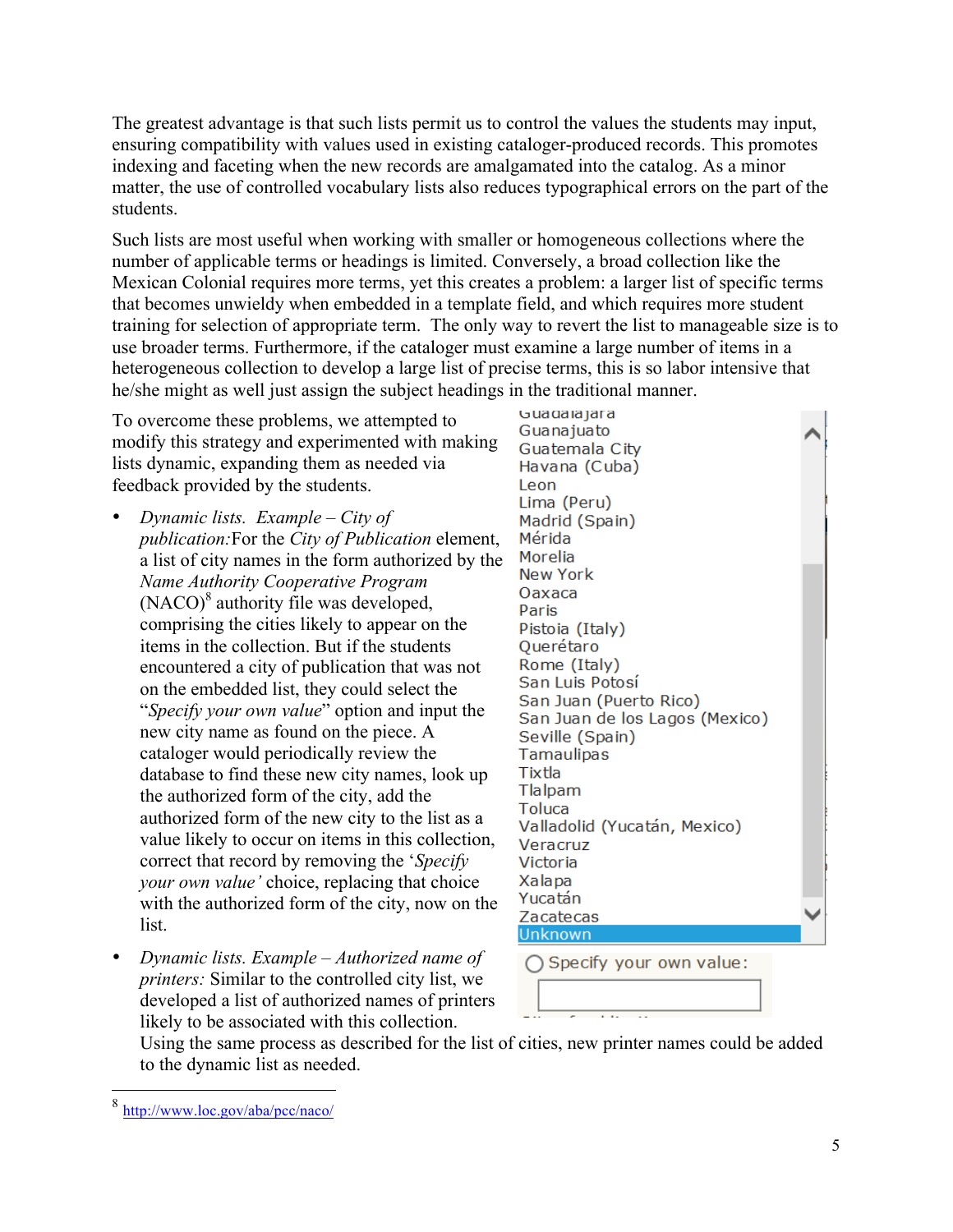Using feedback generated by the student's examination of the items permitted us to provide larger numbers of controlled terms, but still this strategy is more useful when working with a more homogeneous collection, i.e. the *Primeros Libros*, which is limited to  $16<sup>th</sup>$  century imprints and thus is associated with a limited number of printers. For the larger *Colonial* collection, as the number of printers grew throughout the  $18<sup>th</sup>$  and  $19<sup>th</sup>$  centuries, it became increasingly difficult to modify the list in a timely manner.

## **3.** *Student Use of Online Authority File*

To avoid the impracticality and labor of embedding an extensive list in fields we attempted to test whether students could learn to effectively search name authority files and discover the authorized form of a name for themselves.

For a subset of records which did not already have name headings provided by one of the previous strategies, the students searched the *Virtual International Authority File* (VIAF). They copied the 1XX field containing the authorized form of the name into the SharePoint template fields. This strategy required an investment in training the students to navigate the authority file and choose the correct record corresponding to the needed name. There are benefits of training the students to directly use an authority file discussed in the conclusion of the paper. However, occasionally the students had difficulties identifying when they had the correct authority record for the name found on the item.

## **IV. Discussion**

#### *1. What was easy?*

- Title element: because students just copied what they saw.
- Elements for which we were able to provide drop down lists.
- Even the more dynamic list was easy to manage until the amount of feedback was overwhelming.

## *2. What was difficult?*

• *Occasionally the student had difficulty identifying the author(s):* In the case where several names were mentioned on the item, students were sometimes misled by the wording on the page into selecting the wrong individual as the author.

*Example:* in Spanish the word *por* can mean either 'for' or 'by', depending on the context. Usually the name of an author is introduced by the word por, as in:

#### Don Quijote de la Mancha *por* [by] Miguel de Cervantes

However, word *por* can also mean 'for'. In funeral sermons where the title statement appears in the form 'Oraciones funerales por [name of the defunct]' students automatically assumed the individual named after the word *por* was the author. The word *del* can also be misunderstood in the same way, as in the example '*Solemnes exequias del illmo. señor dr. d. Jose Gregorio Alonso de Hortigosa, obispo que fue de la ciudad de Antequera* ..." for which Hortigosa was entered in the record as the author, when he is really the defunct. This mistake happened frequently enough to provoke the humor of our paper's title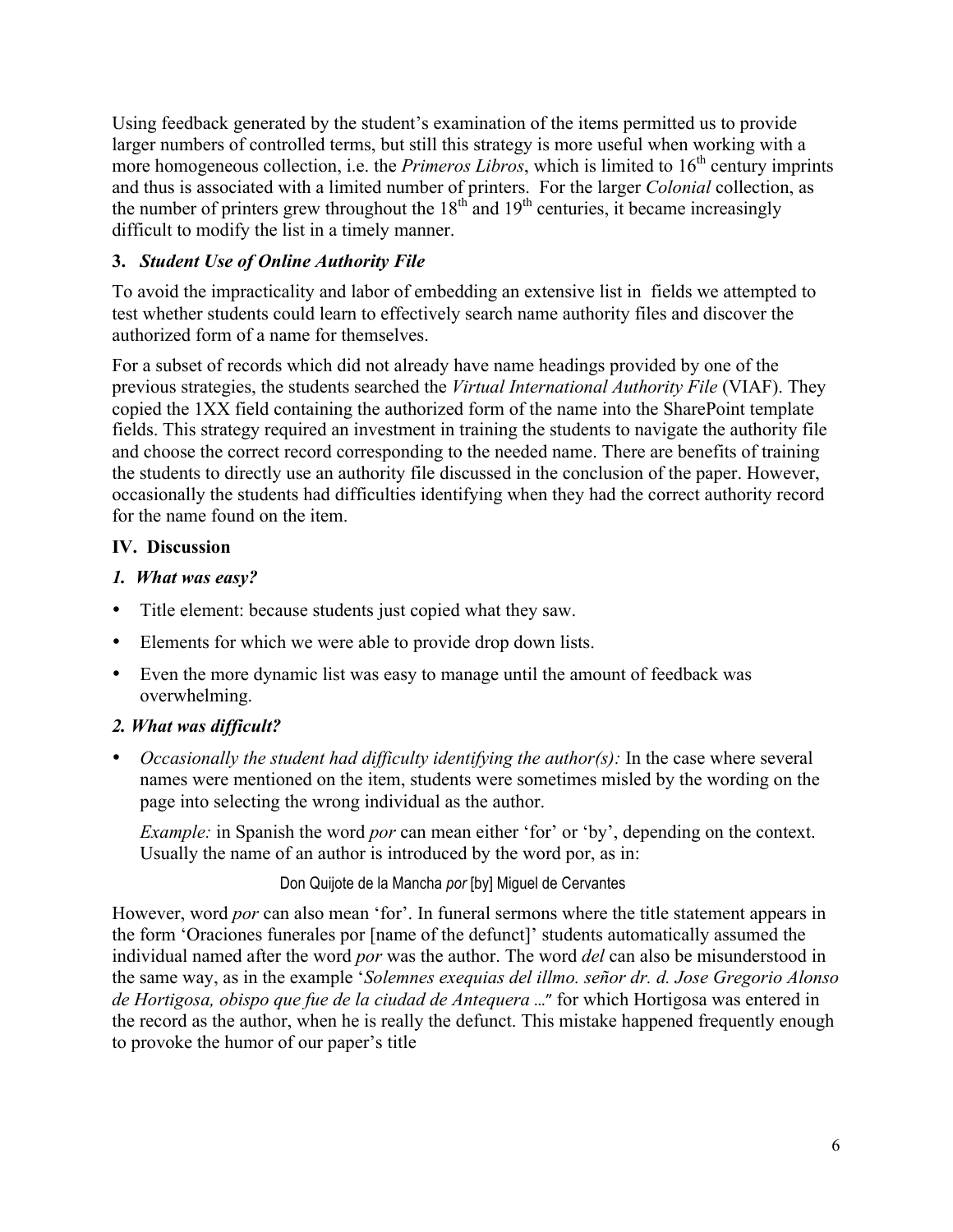#### **WHAT CATALOGERS KNOW ABOUT SPANISH NAME HEADINGS**

Making access points for personal names can be daunting, even to people familiar with the language of the items being cataloged. Catalogers have the *National Authority File* and the rules set forth in *Resource Description and Access* (RDA) and the *Anglo-American Cataloging Rules* (AACR2) to guide them, but noncatalogers would be unaware of these resources, and would require complicated training to use them. This project happened to involve Spanish language materials and Spanish speaking students were chosen with the hope that their knowledge of Spanish would permit them (with only basic instructions) to formulate names correctly. That did not always happen.

Some Spanish names consist solely of Forename(s) Surname. As is the case with names in English, a basic Surname, Forename(s) heading would suffice – as long as the design of a project does not require that each name is unique.

But most Spanish names are not so simple. Most people in the Hispanophone world use the surnames of both parents. The father's surname comes first and, thus, serves as the beginning of the access point (for example, Juan Antonio Pérez Vásquez, whose father's family was Pérez and whose mother's was Vásquez; his heading would be Pérez Vásquez, Juan Antonio). Prepositions such as "de", articles (el, la, los, las), or the two in combination (del, de la, de las, de los), or conjunctives such as "y" may occur as part of a name1. Often, when a woman marries, she appends her husband's first surname to her family's surname(s) with "de". Thus, if Isabel María Ortíz y Pino marries Juan Antonio Pérez Vásquez, her full name would be Isabel María Ortíz y Pino de Pérez; her surname begins with Ortíz.

According the rules for establishing Spanish names in both AACR2 and RDA, the heading should begin with the first element of the surname, excluding prepositions like "de".

Before the 17<sup>th</sup> century, some people simply appended the name of a place or an attribute to their forenames. An example of this is Pedro de Alcántara, a 16<sup>th</sup>-century Spanish saint.

It is customary among Catholics to name their children after saints; so on occasion people are named after saints with these phrase-like names, e.g. *Pedro de Alcántara Martínez*. It is easy to think that "de Alcántara" is part of this man's surname, but in this case, it is part of his forename; he's named after the  $16<sup>th</sup>$ -century saint. The name for him is *Martínez, Pedro de Alcántara*. It requires some expertise to input correctly names such as this.

Variations in Spanish form or spelling frequently occur during the time period covered in this collection, i.e. "Yturriaga" vs. "Iturriaga": "Leyva" vs. "Leyba", "Florez" vs. "Flores"; "Gerónimo", "Gerónymo", and "Jerónimo": "Xavier" vs. "Javier" etc. The popular forename José was usually rendered "Joseph" or "Josep" as late as 1800. Another potential difficulty is the versions of a name appearing in other languages. Pedro Martínez wrote in Latin, using the form "Petrus" instead of "Pedro" on the items. "San Juan Nepomuceno" is the Hispanicized form for a saint Bohemian-born saint, John of Nepomuk.

Titles of nobility add yet another layer of complexity, particularly if a person tended to use his or her title on documents rather than their name. The Colonial Mexican collection contains a document by General Francisco Xavier Venegas addressed to "Excmo. Sr. Duque del Infantado"; the Duke's name does not appear in or on the piece, and the student entering the metadata only gave Venegas' name. It required research to reveal that the Duke's full name was Pedro de Alcántara Álvarez de Toledo y Salm Salm.

Other categories of names present problems in any language: those represented by initials only, and pseudonyms. For example, one would need to look in the authority file to know that "Ignacio Tomay" (also spelled Tomai or Thomay) was the pseudonym of José María Genovese, a Sicilian-born Jesuit living in New Spain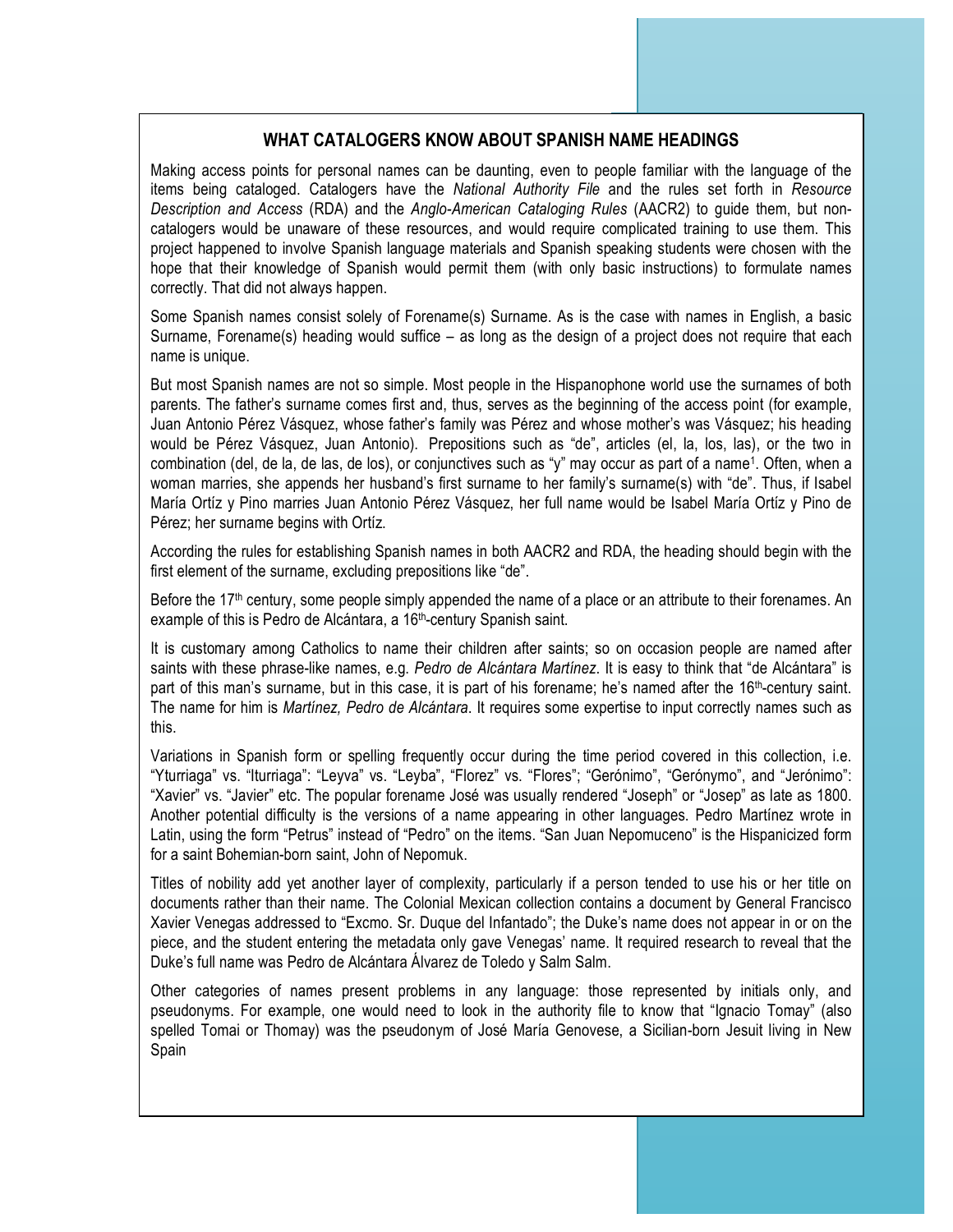• Formulating name headings, without help from the VIAF file. The following types of mistakes were frequent.

| Type of Error                                                                                                   | Entered                                                             | Correct                                                                                                                     |  |
|-----------------------------------------------------------------------------------------------------------------|---------------------------------------------------------------------|-----------------------------------------------------------------------------------------------------------------------------|--|
| Incorrectly selecting an element                                                                                | Antonio de Oviedo, Juan Jose                                        | Oviedo, Juan José Antonio de                                                                                                |  |
| as the first element of the                                                                                     | De Urdanivia, Carlos Joseph Diez                                    | Diaz de Urdanivia, Carlos Jose                                                                                              |  |
| surname.                                                                                                        |                                                                     |                                                                                                                             |  |
| Incorrectly including                                                                                           | De Castro, D. Juan Francisco                                        | Castro, Juan Francisco de                                                                                                   |  |
| abbreviations of titles as part of<br>the name                                                                  | Br. D. Juan Gabriel de Contréras                                    | Contréras, Juan Gabriel de                                                                                                  |  |
| Beginning a name heading with                                                                                   | de Contreras, Juan Martin                                           | Contreras, Juan Martin de                                                                                                   |  |
| "de"                                                                                                            | de Jesus Soria, Rafael                                              | Soria, Rafael de Jesus                                                                                                      |  |
| Incorrect use, or lack of,<br>diacritics                                                                        | Perez Quixano, Agustin                                              | Perez Quixano, Agustin                                                                                                      |  |
| Lack of recognition when a<br>person's forenames include the<br>name of a saint                                 | Nepomuceno Rivas, Juan                                              | Rivas, Juan Nepomuceno<br>(Nepomuceno is really part of the<br>man's forename as he was named<br>after St. John of Nepomuk) |  |
| Lack of recognition of non-                                                                                     | José Gregorio Alonso de Hortigosa                                   | Alonso de Ortigosa, José Gregorio                                                                                           |  |
| Spanish forms of names; i.e.,<br>names in Latin, Italian, or<br>French, or even archaic<br>spellings of Spanish | Joseph Gregorii Alfonsi de Ortigosa<br>(Latinized form of the name) | (heading from Biblioteca Nacional de<br>España)                                                                             |  |
| Non recognition when an                                                                                         | Transfiguracion, Francisco de la                                    | Francisco de la Transfiguración                                                                                             |  |
| individual had only a forename<br>(despite training)                                                            | Sales, Francisco de                                                 | Francis de Sales                                                                                                            |  |

# **3.** *What was imposible?*

- *Works by corporate officials are entered under their official title*. This is something we would not expect a non-cataloger to know. For example, a document issued under the authority of the viceroy Martín de Mayorga should have as the author the form *New Spain. Viceroy (1779-1783 : Mayorga)* and not *Mayorga, Martín de*. We accepted that records for official documents would incorrectly personal name forms in the element fields.
- *Translations.* Without substantial training, and extensive searching in OCLC, it would be difficult for students to determine when a publication was a translation, or what the original title would be. So we accepted that these records would not have translation uniform titles and would not collate with the original editions.
- *Pseudonyms.* Although sometimes -- with the help of the VIAF files, or Internet searching for information-- the students were able to find the real name of an author appearing on the item as a pseudonym or initialism, this was a difficult task we didn't require.

## **V. Conclusion.**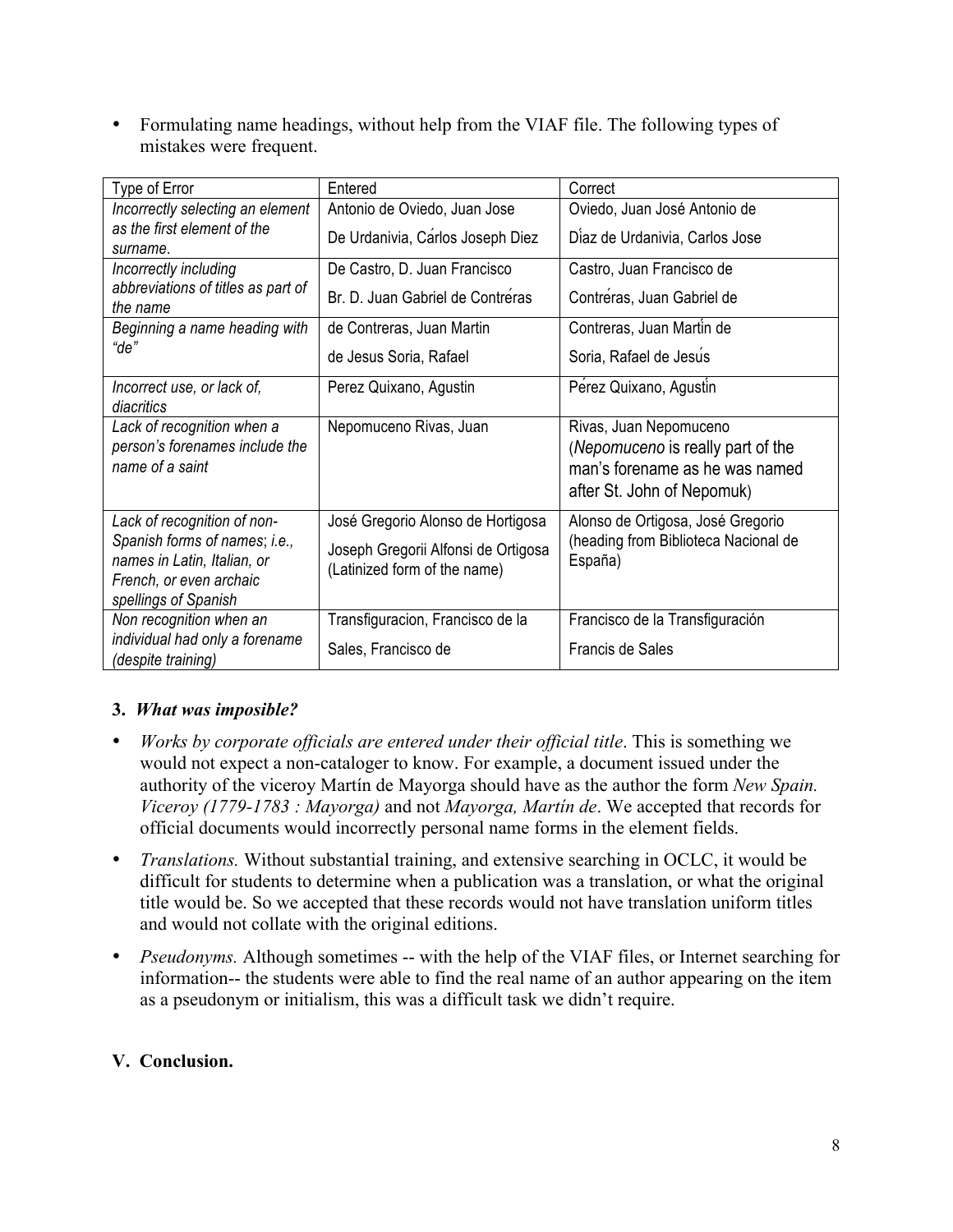The purpose of this paper is not to argue for the strict use of controlled vocabularies and headings in bibliographic descriptions, either in traditional catalogs or other databases using non-MARC based records. We understand that it is acceptable for record standards to vary depending on the type of access needed for a particular collection or project. And it is clear that there is a lack of trained personnel to create records at the highest level for backlog of items which need to be processed. It was not our intention to demonstrate the value of the work of LC, OCLC (via VIAF), Dublin Core, ALA, etc. of promoting the sharing of authority records and of controlled vocabularies– yet this project has reiterated to us the importance of their efforts.

In doing so, these associations enable project managers to focus effort from the difficult, expensive, time consuming investment of training non-catalogers (usually temporary personnel) to construct headings or use vocabularies according to standards, to the lesser task of training staff to navigate the authority record databases and select the correct record showing the authorized form of the topical or name heading needed. Users of the authority file records can see the correct authorized form of a heading, including diacritics, order of the elements of a name, correct spelling, etc. And thus they do not need to know how to construct a heading. Professional catalogers –- who are trained in the rules and standards for constructing headings and vocabularies -- can dedicate themselves to building the authority records.

Use of the online authority and vocabulary resources frees us from training non-catalogers how to construct a heading, but the focus shifts to training them to identify the appropriate record. Experienced catalogers can identify non-obvious bits of information in AACR2 authority records (including in the citations) which help them determine that a record corresponds to the individual on the item in hand. Non-catalogers, who lack the training and experience, cannot see these clues. Our students selected incorrect records due to their inability to read these clues. The new RDA attributes $9$  permit a non-cataloger to better identify which record is the correct one, thus permitting the staff to focus on inputting the proper information rather than debate among several possible records. It was not our original intention to demonstrate the value of RDA authority record attributes, but after observing the students, the value of the attributes to non-catalogers was demonstrable.

#### ADDITIONAL READING

<u> 1989 - Johann Stein, markin film yn y breninn y breninn y breninn y breninn y breninn y breninn y breninn y b</u>

- Almuzara, Leticia Barrionuevo, M. Luisa Alvite Díez, and Blanca Rodrígue Bravo. "A Study of Authority Control in Spanish University Repositories." *Knowledge Organization* 39, no. 2 (2012): 95-103.
- Caimei Lu, , Jung-ran Park, and Xiaohua Hu. "User Tags Versus Expert-Assigned Subject Terms: A Comparison of LibraryThing Tags and Library of Congress Subject Headings." *Journal of Information Science* 36, no. 6 (December 01, 2010): 763-779.

<sup>9</sup> Associated date**s, A**ssociated Place**,** Address**,** Field of Activity**,** Associated Group**,** Occupation**,** Gender**,** Family Information**,** Associated Language**,** Fuller Form of Personal Name.